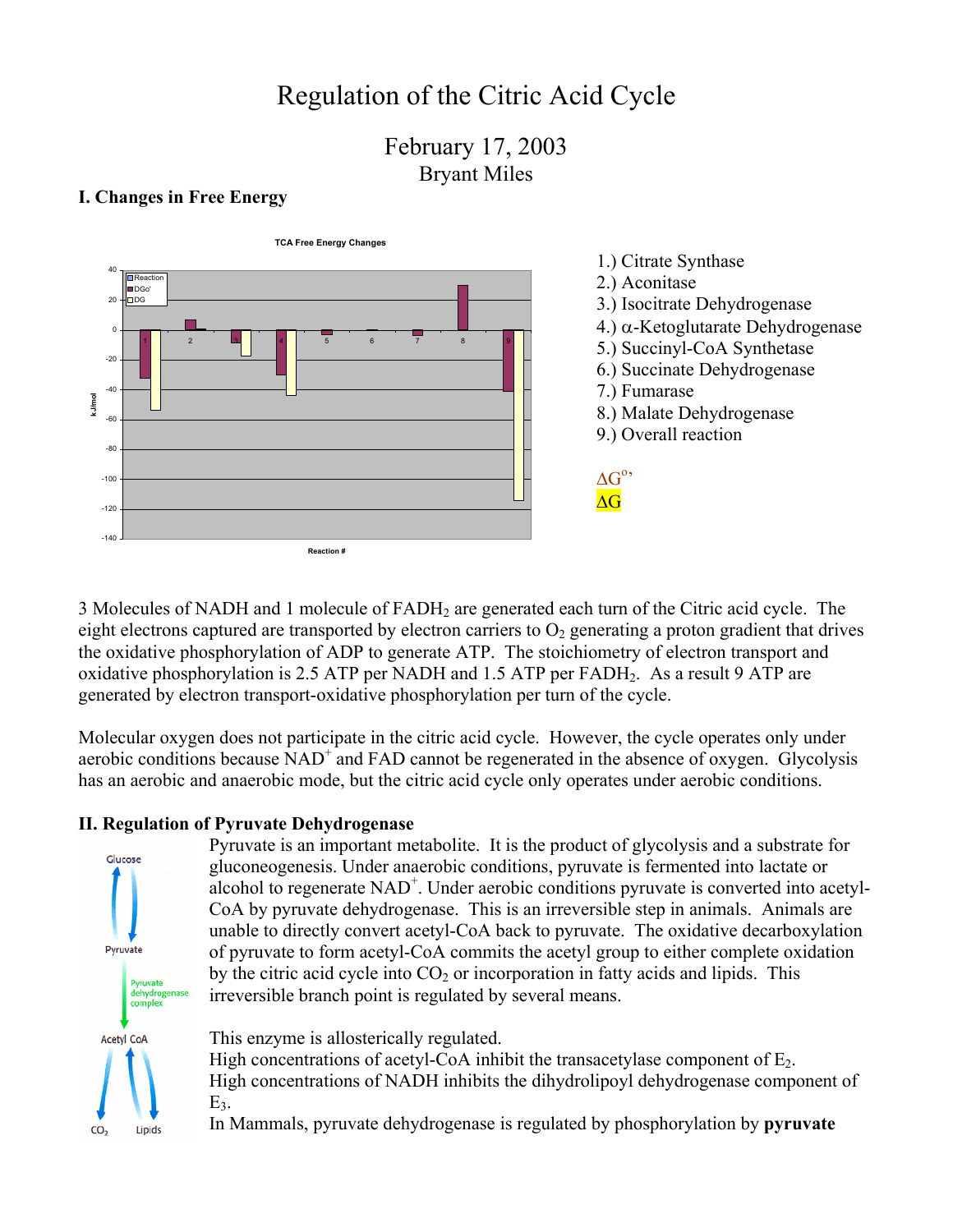

**dehydrogenase kinase** a regulatory enzyme that is part of the mammalian pyruvate dehydrogenase complex. Pyruvate dehydrogenase kinase is allosterically activated by NADH and acetyl-CoA such that when the mitochondrial matrix concentrations of these two effectors rises, they stimulate the phosphorylation of a serine residue on the pyruvate dehydrogenase  $E_1$  subunit, which blocks the first step of catalysis, the decarboxylation of pyruvate. Pyruvate allosterically inhibits the kinase's activity.

Eventually the mitochondrial matrix concentrations of NADH and acetyl-CoA will come down and the enzyme will need to be reactivated. The reactivation of this enzyme is accomplished by another enzyme, **pyruvate dehydrogenase phosphatase**, a  $Ca^{2+}$  activated enzyme that binds to the dehydrogenase complex, hydrolyzes the phosphorylated serine, reactivating the enzyme. This phosphatase will remain associated with the dehydrogenase complex as long as the NADH/NAD<sup>+</sup> and the acetyl-CoA/CoA ratios remain low. High concentrations of NADH or acetyl-CoA inactivate the phosphatase and cause it to dissociate from the pyruvate dehyrdrogenase

complex. Insulin and  $Ca^{2+}$  ions activate the phosphatase.

Important to note that the cAMP dependent phosphorylation casacade has no effect on the phosphorylation of pyruvate kinase. The cascade produced by insulin however does activate the phosphatase.

### **III. Regulation of the Citric Acid Cycle**



The citric acid cycle must be carefully regulated by the cell. It the citric acid cycle were permitted to run unchecked, large amounts of metabolic energy would be wasted in the over production of reduced coenzymes and ATP. Conversely if the citric acid cycle ran too slowly, ATP would not be generated fast enough to sustain the cell.

By looking at the changes in free energy of the reactions of the citric acid cycle, it is clear that there are three irreversible steps. These three reactions of the cycle, citrate synthase, isocitrate dehydrogenase and α-ketoglutarate dehydrogenase operate with large negative free energy changes under the concentrations of products and reactants in the matrix of the mitochondria.

Because the citric acid cycle is linked to oxygen consumption to regenerate  $NAD^+$ , the citric acid cycle is regulated primarily by product feedback inhibition. Glycolysis and glycogen metabolism are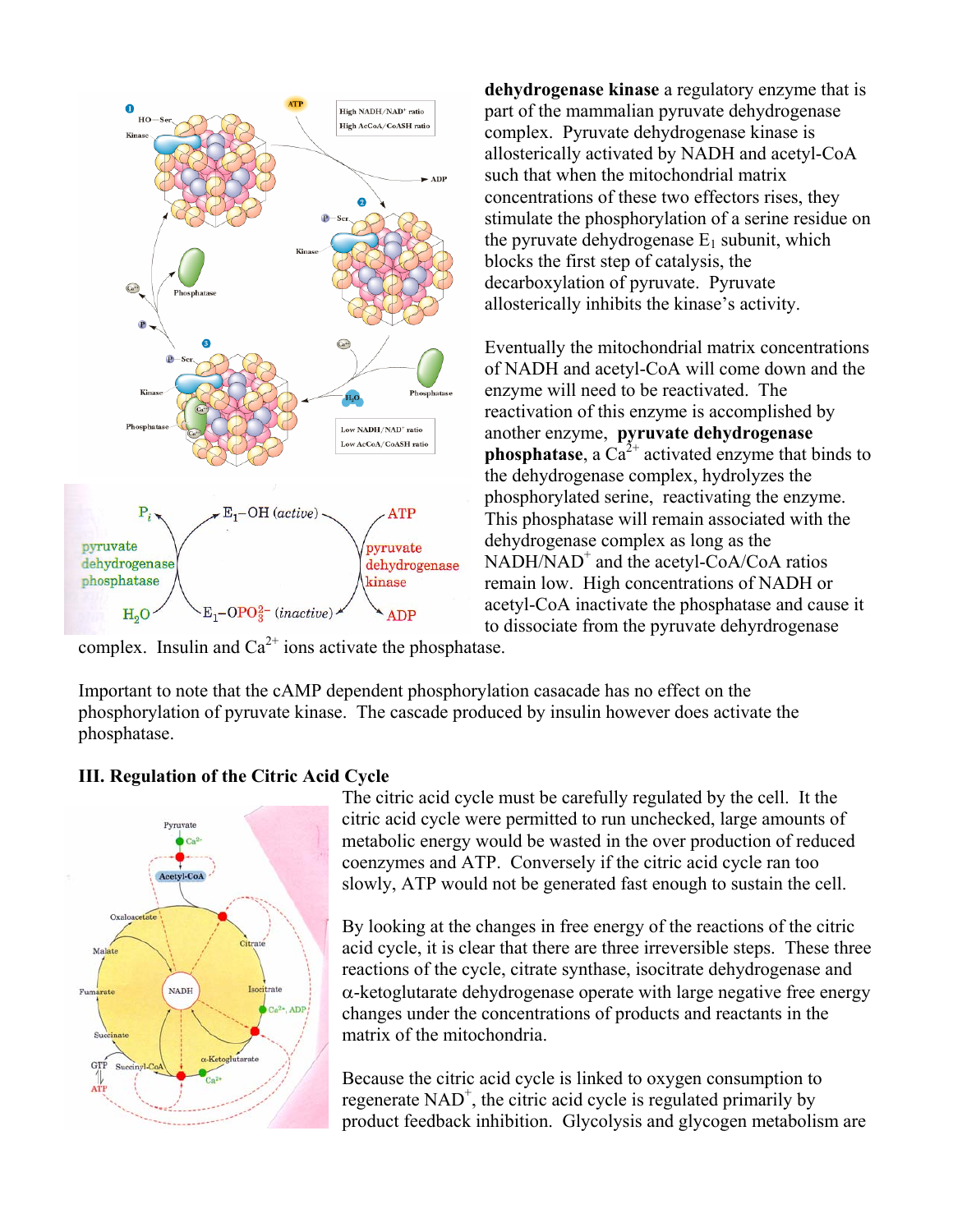under complex systems of allosteric and hormonal control. The citric acid cycle in contrast is regulated by three simple mechanisms.

- 1. Substrate availability
- 2. Product inhibition
- 3. Competitive feedback inhibition.

The allosteric effectors that control the flux of metabolites through the citric acid cycle are shown on the next pate. The principle signals are acetyl-CoA, succinyl-CoA, ATP, ADP, AMP, NAD<sup>+</sup> and NADH. All of the regulatory enzymes of the citric acid cycle including pyruvate dehyrogenase are allosterically inhibited by NADH. The combination of the electron transport chain and oxidative phosphorylation produce ATP form NADH, consequently ATP is an allosteric inhibitor of pyruvate dehydrogenase and isocitrate dehydrogenase. The TCA cycle is turned on however by high ratios of either ADP/ATP or NAD+/NADH which indicate that the cell has run low of NADH or ATP.

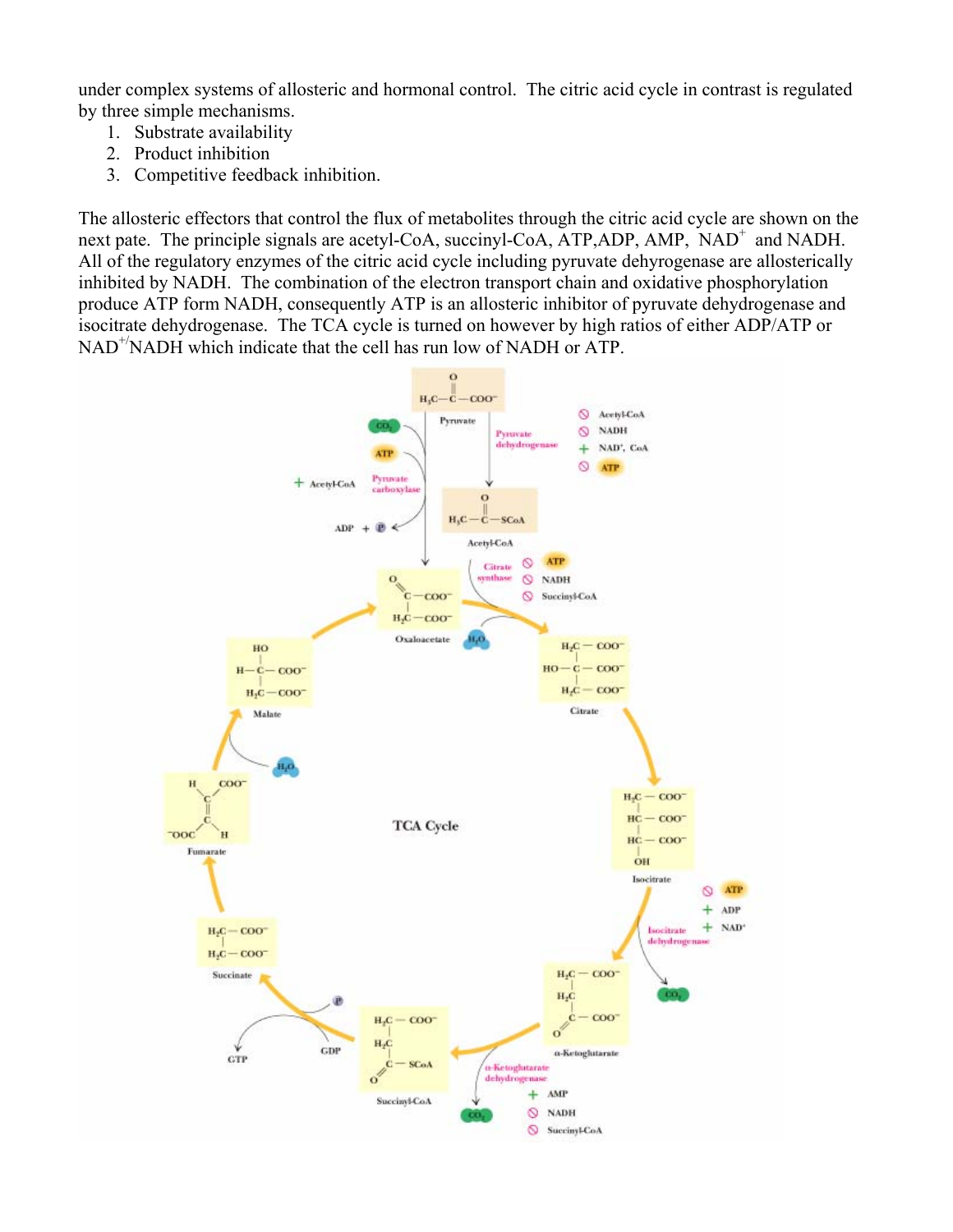## **IV. Citric Acid Cycle Intermediates Are Precursors for Biosynthetic Reactions.**

It is easy to think of the citric acid cycle as a catabolic pathway oxidizing acetate into CO<sub>2</sub> and generating ATP. Many of the intermediates  $\alpha$ -ketoglutarate, succinyl-CoA, fumarate and oxaloacetate) produced in the citric acid cycle are precursors for important biomolecules. A Transamination reaction converts glutamate into α-ketoglutarate or vice versa. Glutamate is a precursor for the synthesis of other amino acids and purine nucleotides. Succinyl-CoA is a precursor for porphyrins. Oxaloacetate can be transaminated to form aspartate. Aspartate itself is a precursor for other amino acids and pyrimidine nucleotides. Oxaloacetate is a substrate for gluconeogenesis.



**Saunders College Publishing** 

Finally, citrate can be exported out of the mitochondria into the cytostol where is broken down by ATPcitrate lyase to yield oxaloacetate and acetyl-CoA. The acetyl-CoA produced is a precursor for fatty acids. The oxaloacetate produced in this reaction is reduced to malate which can be either be transported back into the matrix of the mitochondria where it is reoxidized into oxaloacetate or malate can be oxidatively decarboxylated to pyruvate by malic enzyme which can then be transported back to the mitochondria.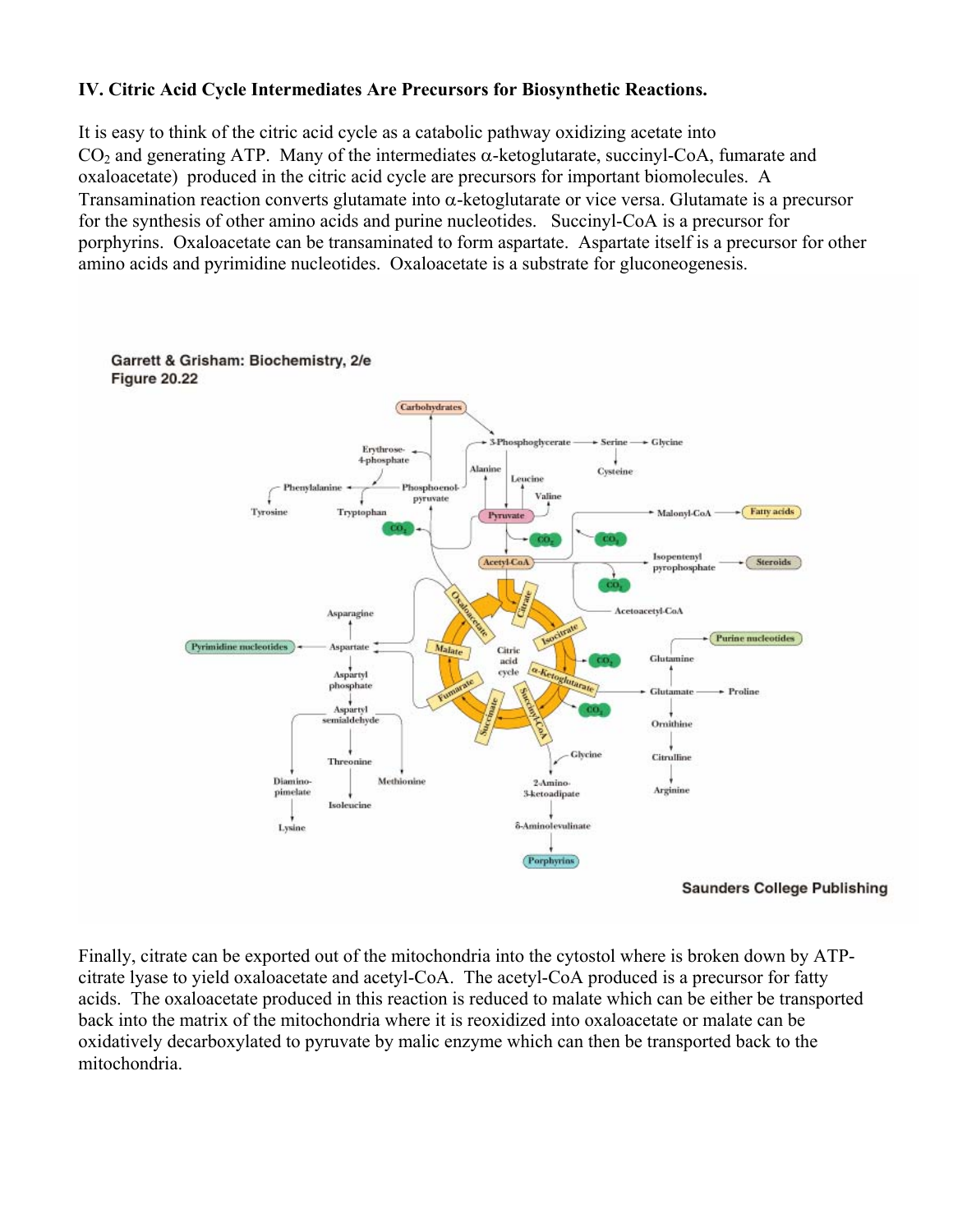

### **V. Anaplerotic Reactions**

Reciprocal arrangements replenish the intermediates removed from the citric acid cycle for biosynthesis. The reactions that replenish the citric acid cycle are called anaplerotic reactions which means filling up reactions. Anaplerotic reactions include PEP carboxylase and pyruvate carboxylase both of which synthesize oxaloacetate from pyruvate.

Pyruvate carboxylase is one of the most important anaplerotic reactions. This enzyme catalyzes the first step of gluconeogenesis from pyruvate and is found exclusively in the mitochondria.



The enzyme has a covalently bound biotin cofactor. Since this enzyme functions in gluconeogenesis, it is allosterically regulated. This enzyme requires acetyl-CoA to be bound at an allosteric binding site in order to activate bicarbonate with ATP.

PEP carboxylase is found in yeast, bacteria and plants but not in animals.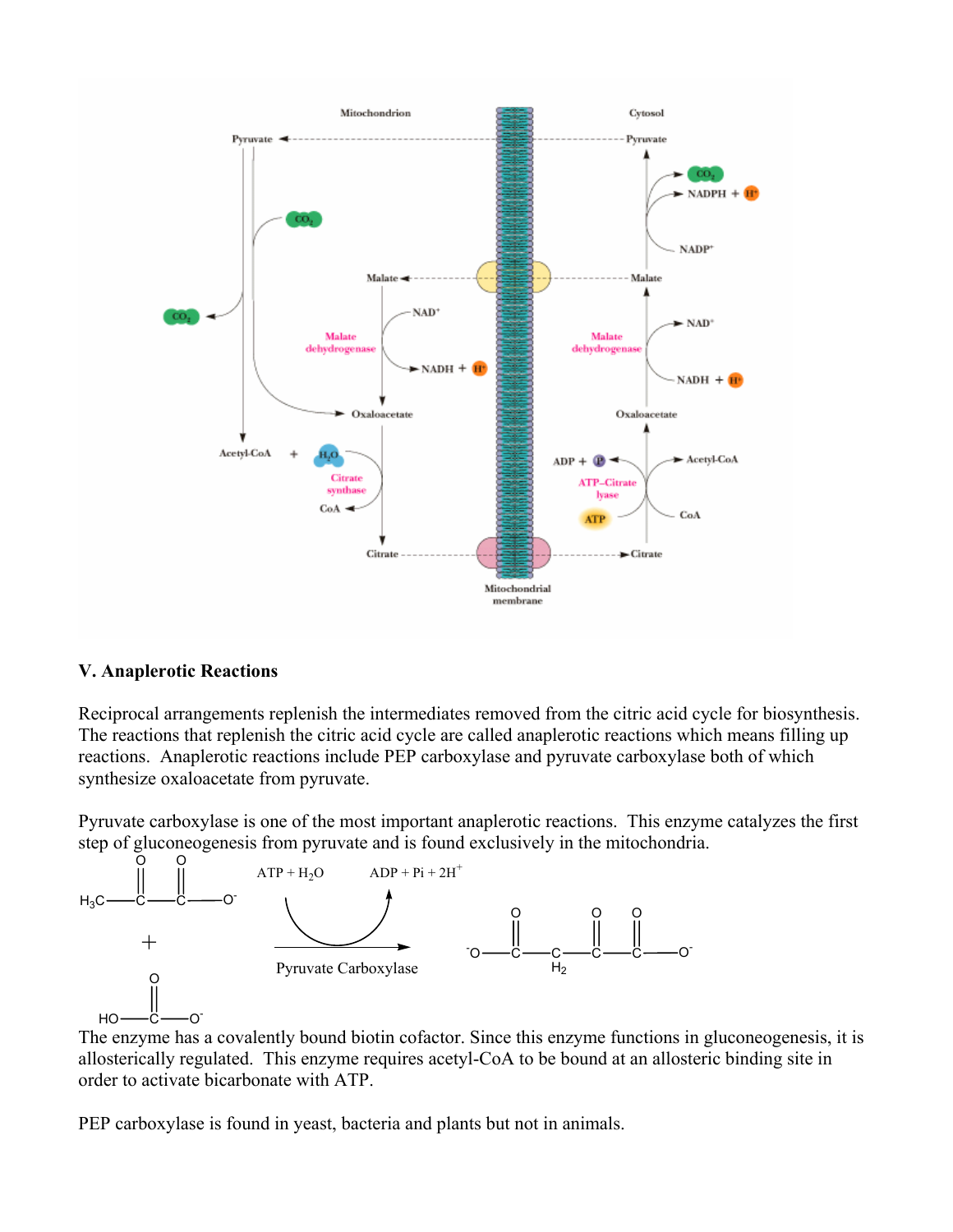

Malic enzyme catalyzes the following reversible reaction.



The malic enzyme is found in the cytosol or mitochondria of many plants and animals and is a NADP<sup>+</sup> dependent enzyme.

Other metabolites fed into the citric acid cycle are succinyl-CoA from the degradation of odd-chain fatty acids, α-ketoglutarate and oxaloacetate from the transamination reactions of glutamate and aspartate.

### **VI. The Glyoxylate Cycle of Plants, Yeast and Bacteria**

Plants, fungi, algae, protozoans and bacteria can thrive on two carbon compounds such as acetate, ethanol and acetyl-CoA, as their sole carbon source. In the citric acid cycle, we have seen how acetyl-CoA is oxidized into 2 molecules of  $CO<sub>2</sub>$  to generate ATP. There is no net synthesis in the TCA cycle since we end up with oxaloacetate, the exact same compound we began with. The TCA cycle has evolved to produce ATP from acetyl-CoA. This cycle cannot produce massive amounts of biosynthetic precursors needed for growth on acetate unless alternative reactions are available. In order to grow and thrive on acetate, the two  $CO<sub>2</sub>$  producing reactions of the citric acid cycle need to be bypassed. The living organisms listed above can grow on acetate by employing a modification of the citric acid cycle called the **glyoxylate cycle** which takes two carbon compounds and converts them into four carbon compounds. This cycle bypasses the oxidative decarboxylations of the citric acid cycle by using two alternative enzymes. Isocitrate lyase and malate synthase. Isocitrate lyase cleaves isocitrate into glyoxylate and succinate. Malate synthase takes glyoxylate and condenses it with another acetyl-CoA to form Malate and CoA. The net effect is the preservation of carbon units using two molecules of acetyl-CoA to generate malate which is then converted by malate dehydrogenase into oxaloacetate which can be then converted into PEP and on through gluconeogenesis. The enzymes of the glyoxylate cycle are contained in glyoxysomes which are organelles devoted to this cycle. There are enzymes common to both the TCA and glyoxylate cycles as well as isozymes and functionally distinct enzymes allowing these two organelles to operate independently in these two cycles.